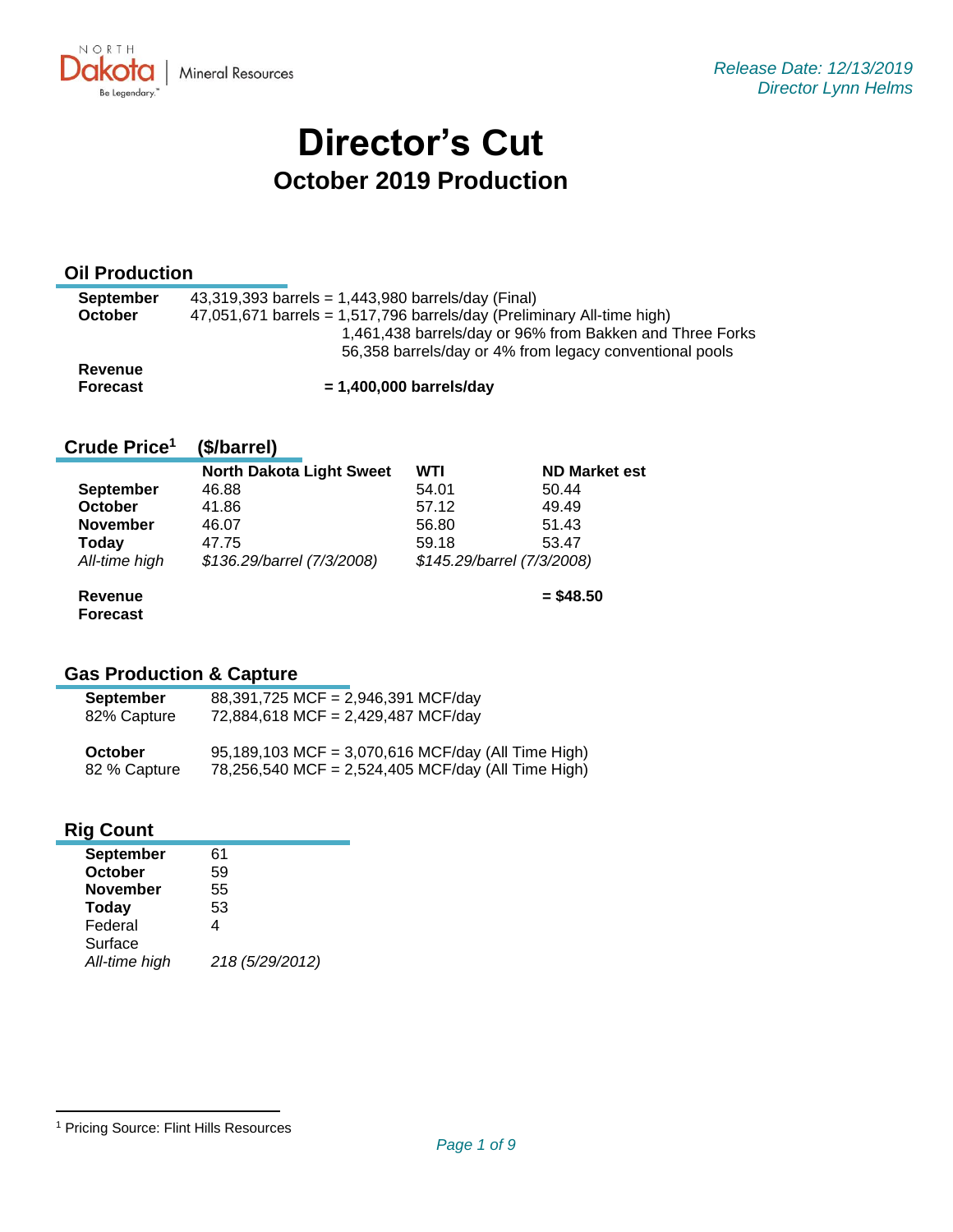$N$   $\cap$   $R$   $T$   $\vdash$ **Mineral Resources** 

#### **Wells**

|                            | <b>Permitted</b>          | <b>Completed</b>         | Inactive <sup>2</sup> | <b>Waiting on</b><br>Completion <sup>3</sup> | <b>Producing</b>                                                                                                                     |
|----------------------------|---------------------------|--------------------------|-----------------------|----------------------------------------------|--------------------------------------------------------------------------------------------------------------------------------------|
| <b>August</b>              |                           | 102 (Final)              |                       | ٠                                            |                                                                                                                                      |
| <b>September</b>           | 92 drilling<br>1 seismic  | 112 (Revised)            | 1,683                 | 916                                          | 16,115                                                                                                                               |
| <b>October</b>             | 126 drilling<br>0 seismic | 91 (Preliminary)         | 2,104a                | 885                                          | 16,157 (Preliminary)<br>14,622 (90%) from<br>unconventional Bakken - Three<br>Forks<br>1,535 (10%) from legacy<br>conventional pools |
| <b>November</b>            | 79 drilling<br>1 seismic  | $\overline{\phantom{a}}$ | ٠                     | ۰                                            |                                                                                                                                      |
| Revenue<br><b>Forecast</b> | $\overline{\phantom{0}}$  | 90                       | ۰                     | $\blacksquare$                               |                                                                                                                                      |

#### **Fort Berthold Reservation Activity**

|                                  | Total   | Fee Land | Trust Land |
|----------------------------------|---------|----------|------------|
| Oil Production                   | 368 834 | 08.896   | 259.938    |
| Drilling Rigs                    |         |          |            |
| Active Wells                     | 2.316   | 606      | 1 71 N     |
| Waiting on completion            |         |          |            |
| <b>Approved Drilling Permits</b> |         |          |            |
| <b>Potential Future Wells</b>    |         | 1 158    |            |

#### **Drilling and Completions Activity**

The drilling rig count was very stable around 65 for the first half of the year. Operators have shifted to incremental increases and decreases based on oil price, capital availability, and gas capture. Operators have implemented plans to use fewer rigs second half of 2019 based on oil price, capital availability, and infrastructure constraints.

The number of well completions has become variable again due to weather, gas capture, oil price and workforce.

95% of drilling now targets the Bakken and Three Forks formations.

Lower crude oil price, gas capture, workforce, and competition with the Permian and Anadarko shale oil plays for capital continue to limit drilling rig count. Utilization rate for rigs capable of 20,000+ feet is 50-60% and for shallow well rigs (7,000 feet or less) 35-45%.

Drilling permit activity is normal. Operators continue to maintain a permit inventory that will accommodate varying oil prices for the next 12 months.

<sup>2</sup> Includes all well types on IA and AB statuses: **IA** = Inactive shut in >3 months and <12 months;

**AB** = Abandoned (Shut in >12 months)

<sup>&</sup>lt;sup>3</sup> The number of wells waiting on completions is an estimate on the part of the director based on idle well count and a typical five-year average. Neither the State of North Dakota, nor any agency officer, or employee of the State of North Dakota warrants the accuracy or reliability of this product and shall not be held responsible for any losses caused by this product. Portions of the information may be incorrect or out of date. Any person or entity that relies on any information obtained from this product does so at his or her own risk.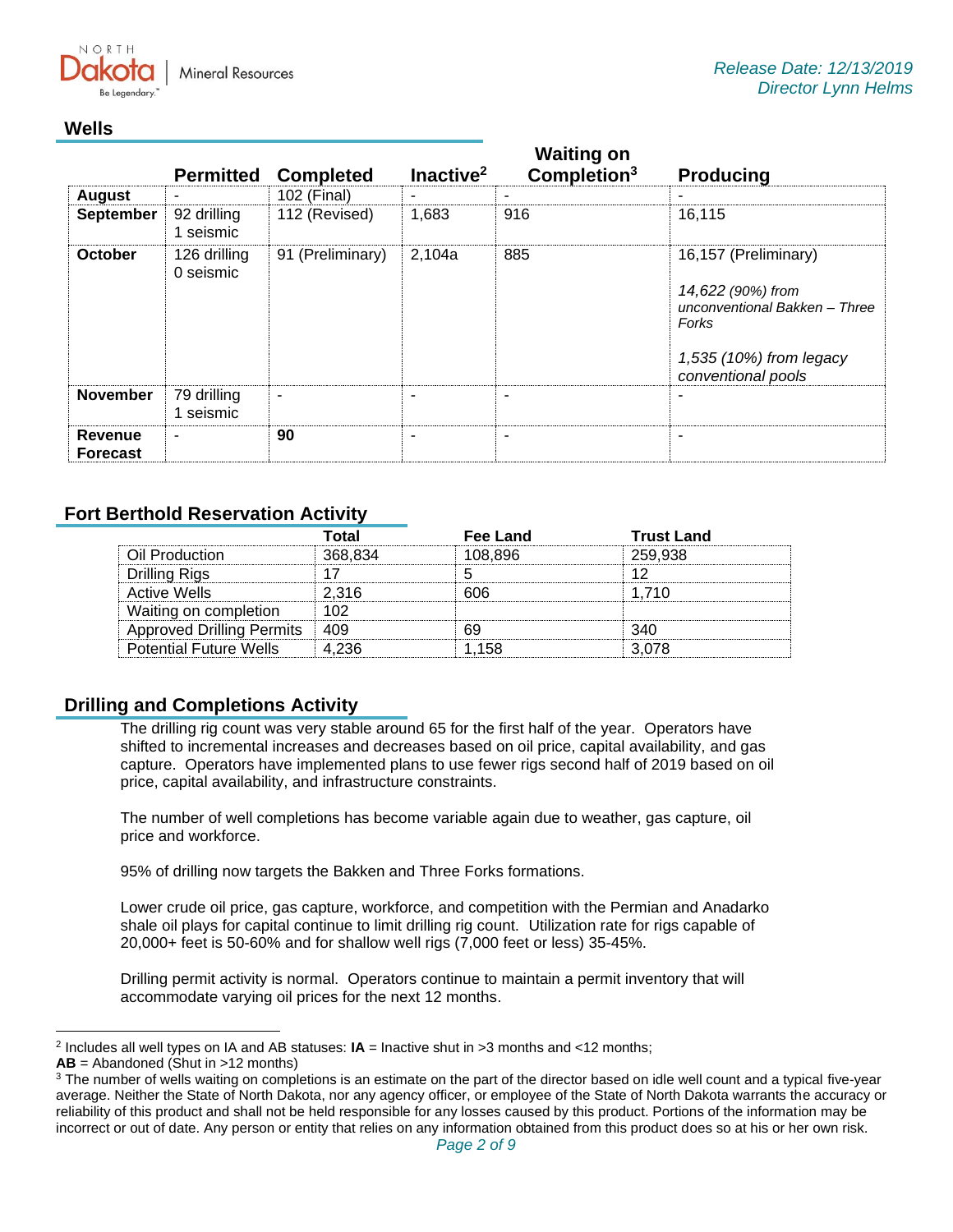

#### **Crude Oil Markets**

OPEC and Russia have agreed to increased production restrictions of 500,000 barrels per day through March 2020. Futures markets and EIA continue to anticipate crude oil oversupply through



Crude oil take away capacity including rail deliveries to coastal refineries is adequate, but Washington state Senate Bill 5579 threatens to disrupt 150,000-200,000 barrels per day.

#### **Seismic**

Seismic activity is very slow.

| <b>Active Surveys</b> | $\perp$ Recording $\perp$ NDIC Reclamation Projects $\perp$ Remediating $\perp$ 5 | ⊟ Suspended ⊧ |  |
|-----------------------|-----------------------------------------------------------------------------------|---------------|--|
|                       |                                                                                   |               |  |

#### **Gas Capture**

US natural gas storage is unchanged at the five-year average while crude oil inventories are well above the long-term average and stable, indicating little potential for price increases in the future. North Dakota shallow gas exploration could be economic at future gas prices but is not at the current price.

The price of natural gas delivered to Northern Border at Watford City is down \$0.55 at \$1.73/MCF. This results in a current oil to gas price ratio of 31 to 1. The statewide gas flared volume from September to October increased 29,453 MCF to 546,358 MCF per day and percent flared was unchanged at 18% with a Bakken capture percentage of 81%.

| The historical high flared percent was 36% in 09/2011. |     | The Commission established the following gas<br>capture goals: |                                     |  |
|--------------------------------------------------------|-----|----------------------------------------------------------------|-------------------------------------|--|
| <b>Gas Capture Details:</b>                            |     |                                                                |                                     |  |
| Statewide                                              | 82% | 74%                                                            | October 1, 2014 - December 31, 2014 |  |
| Statewide Bakken                                       | 81% | 77%                                                            | January 1, 2015 - March 31, 2016    |  |
| Non-FBIR Bakken                                        | 85% | 80%                                                            | April 1, 2016 - October 31, 2016    |  |
| FBIR Bakken                                            | 70% | 85%                                                            | November 1, 2016 - October 31, 2018 |  |
| Trust FBIR Bakken                                      | 68% | 88%                                                            | November 1, 2018 - October 31, 2020 |  |
| Fee FBIR                                               | 74% | 91%                                                            | November 1, 2020                    |  |
|                                                        |     |                                                                |                                     |  |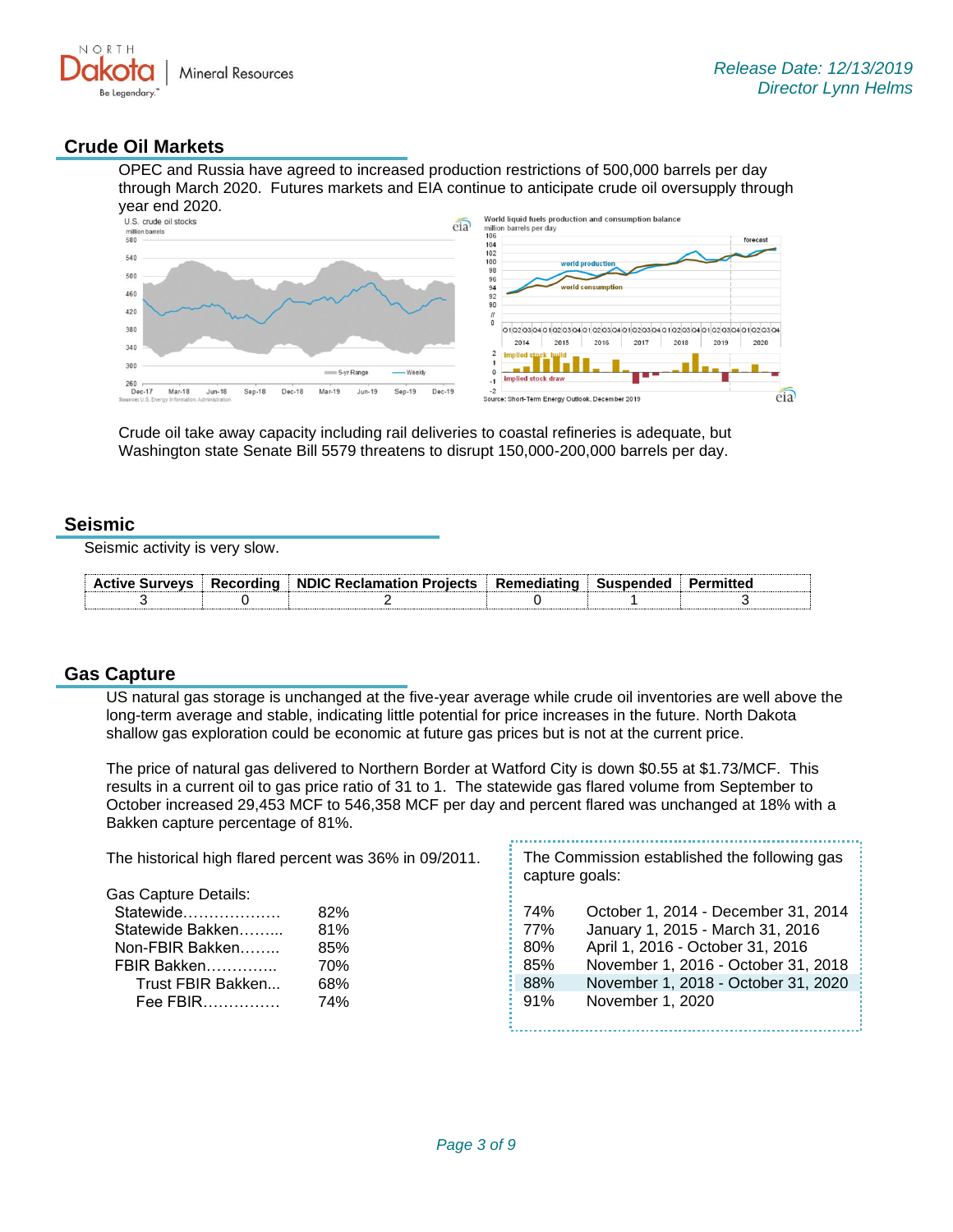

### **Agency Updates**

#### **Bureau of Indian Affairs**

**BIA** has published a new final rule to update the process for obtaining rights of way on Indian land. The rule was published 11/19/15 and became effective 12/21/15. The final rule can be found at [https://www.federalregister.gov/articles/2015/11/19/2015-28548/rights-of-way-on-indian-land.](https://www.federalregister.gov/articles/2015/11/19/2015-28548/rights-of-way-on-indian-land) On 3/11/16, the Western Energy Alliance filed a complaint and motion for a temporary restraining order and/or a preliminary injunction. On 4/19/16, the US District court for the District of North Dakota issued an order denying the motion for a preliminary injunction. New valuation requirements have resulted in increased delays since 1/1/19.

#### **Bureau of Land Management**

**BLM** published a new final rule 43 CFR Parts 3100, 3160 and 3170 to update and replace its regulations on venting and flaring of natural gas effective 1/17/16. The final rule can be viewed online at [https://www.blm.gov/programs/energy-and-minerals/oil-and-gas/operations-and-production/methane-and](https://www.blm.gov/programs/energy-and-minerals/oil-and-gas/operations-and-production/methane-and-waste-prevention-rule)[waste-prevention-rule](https://www.blm.gov/programs/energy-and-minerals/oil-and-gas/operations-and-production/methane-and-waste-prevention-rule). North Dakota, Wyoming, Montana, Western Energy Alliance, and IPAA filed for a preliminary injunction to prevent the rule going into effect until the case is settled. A hearing in Casper, Wyoming was held 1/6/17. On 1/16/17 the court denied all of the petitioners' motions for preliminary injunctions. **On 2/3/17 the US House of Representatives voted 221-191 to approve a Congressional Review Act resolution against the rule.** On 3/28/17 President Trump issued an executive order which in part directs "The Secretary of the Interior shall review the following final rules, and any rules and guidance issued pursuant to them, for consistency with the policy set forth in section 1 of this order and, if appropriate, shall, as soon as practicable, suspend, revise, or rescind the guidance, or publish for notice and comment proposed rules suspending, revising, or rescinding those rules:". This rule is included in the list as item (iv). North Dakota plans to continue active participation in the litigation of this rule until the BLM takes final action eliminating the rule. **On 5/10/17 the Senate voted 51 to 49 against the CRA, allowing the rule to remain in effect.** On 6/27/17 U.S. D. Ct. Judge Skavdahl granted BLM's motion to extend the merits briefing schedule by 90 days, based on BLM's APA 705 stay and BLM's representations regarding its plans to reconsider the VF Rule. Opening briefs were filed 7/3/17. On 7/5/17 California and New Mexico sued BLM in the U.S. District Court for the Northern District of California, seeking a declaratory judgement that BLM's APA 705 stay was illegal and vacating the stay. The relief they request would vacate the stay of the January 2018 compliance et al deadlines, bringing them all back into force. BLM officials encouraged North Dakota to intervene. On 7/12/17 a group of NGOs including the Fort Berthold Protectors of Water and Earth Rights filed a separate suit against the BLM in federal court in the U.S. District Court for the Northern District of California, seeking a declaratory judgement that BLM's APA 705 stay was illegal and vacating the stay. California and New Mexico, along with various environmental groups, have challenged BLM's stay in the Northern District of California, and filed a motion for summary judgment on 7/26/17. On 8/24/17 North Dakota filed a response supporting BLM's motion, a motion to intervene, and a motion to change venue to Wyoming in an attempt to prevent all of the litigation regarding the timing of the Flaring Rule, including the future rulemakings further extending compliance deadlines that BLM has stated that it intends to publish, could end up in front of the magistrate judge in the Northern District of California instead of Judge Skavdahl in Wyoming. On 10/04/17 the federal magistrate judge in the Northern District of California granted the summary judgement motion by California, New Mexico, and several NGOs throwing out BLM's administrative and temporary postponement of several of the future rules compliance dates/obligations. On 10/05/17 the BLM issued a Federal Register Notice for a proposed rule that if finalized will delay certain requirements of the BLM Rule until January 17, 2019. North Dakota submitted comments to (1) support BLM's decision to delay certain compliance requirements and (2) continue to make the record that BLM exceeded its authority to promulgate the rule in the first place with particular emphasis on the specific/unique North Dakota considerations at issue. NDIC comments are available at [http://www.nd.gov/ndic/ic-press/dmr-blm-comments17-11.pdf.](http://www.nd.gov/ndic/ic-press/dmr-blm-comments17-11.pdf) BLM, the states of CA & NM, and the NGOs supporting the current final rule were granted an extension to file response briefs to December 11<sup>th</sup> in the WY court. Oral arguments are scheduled on December 18<sup>th</sup>. Judge Skavdahl has indicated he wishes to decide the merits of this case before the major compliance requirements of the current final rule take effect in January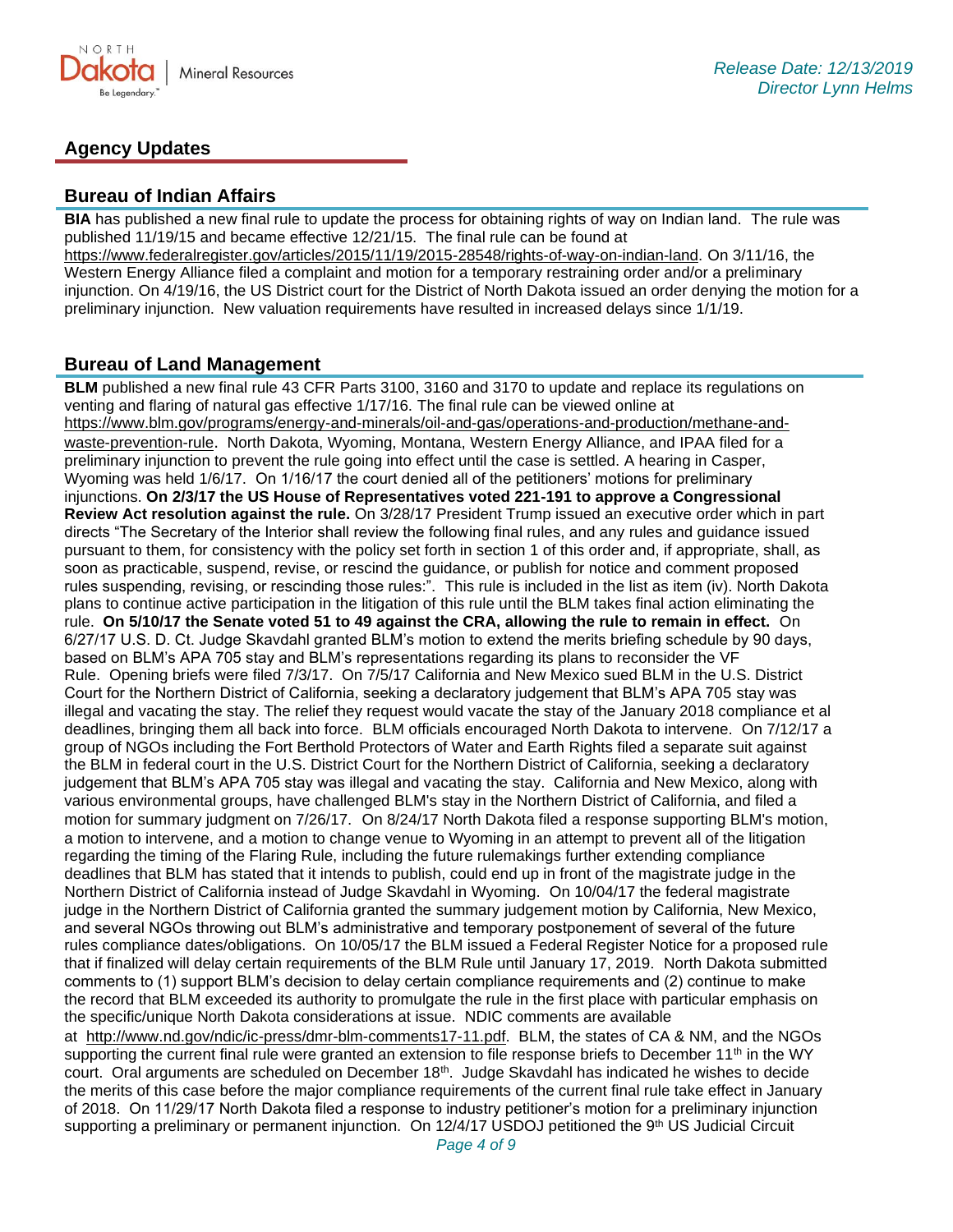

Court in San Francisco to review and overturn the Northern District of California court's November decision ordering the US Bureau of Land Management to make oil and gas producers comply with the methane emissions requirements while the rules are being reviewed. Briefs in favor of the industry preliminary injunction motion are due on 12/18/17 and briefs responding to BLM's motion to stay the litigation are due on 1/5/18. On 12/7/17 BLM published a rule in the Federal Register delaying the methane regulation until January 2019, saying the previous rule is overly burdensome to industry. Officials said the delay will allow the federal Bureau of Land Management time to review the earlier rule while avoiding tens of millions of dollars in compliance costs to industry that may turn out to be unnecessary. On 12/19/17 BLM was sued by California, New Mexico, and a large group of NGOs in the Northern District of California federal court over the 12/7/17 rule extending certain compliance dates in BLM's 2016 Rule. The complaint requests that BLM's extension rule be set aside and the provisions it relates to reinstated. On 12/26/17 BLM filed a motion seeking to stay the litigation in the U.S. District Court case in WY and to vacate the January 5 briefing deadline, a motion in which the industry trade associations and Montana and Wyoming joined. North Dakota and Texas filed a short response on 12/27/17 asking the Court to deny the motion or allow until 1/12/18 to fully respond to BLM's holiday week motion. On 12/29/17 the Wyoming district court granted BLM's motion to stay the 2016 Rule challenge litigation. On 2/22/18 BLM published a new rule proposal to revise the 2016 final Waste Prevention Rule (also known as the venting and flaring rule). The proposed rule would eliminate duplicative regulatory requirements and re-establish long-standing requirements that the 2016 final rule sought to replace. While the proposed rule is open for public comment generally, the Federal Register notice specifically requests comment on ways that the BLM can reduce the waste of gas by incentivizing the capture, reinjection, or beneficial use of the gas. Public comments on this proposed rule were due to the BLM on or before 4/23/18. NDIC comments can be viewed at [http://www.nd.gov/ndic/ic-press/blm%20comments%20180417.pdf.](http://www.nd.gov/ndic/ic-press/blm%20comments%20180417.pdf) On 2/22/18 Judge Orrick in the Northern District of California entered a preliminary injunction against the BLM's "Suspension Rule" which suspended for one year certain compliance deadlines in BLM's Venting and Fairing Rule. Judge Orrick also denied North Dakota's motion to transfer the case to the District of Wyoming where Judge Skavdahl had stayed the original rule on the grounds that parties were protected by the Suspension Rule. The immediate effect of this decision was to reinstate the BLM Venting and Fairing Rule in full, along with compliance deadlines that became effective January 17, 2018, and remove the protections relied upon by Judge Skavdahl the District of Wyoming case. On 3/7/18 U.S. District Court Judge Skavdahl granted the North Dakota/Texas Motion to lift the stay in the challenge to the BLM's Venting & Flaring Rule. The California Court explicitly adopted North Dakota's central position in intervention - stating that "I express no judgment whatsoever in this opinion on the merits of the [V&F] Rule," showing great deference to Judge Skavdahl and the existing case in his Court and rejecting the California, NM, and NGOs request to uphold the V&F Rule. Judge Skavdahl's Lift Stay Order gives BLM until March 14 to file its response to North Dakota/Texas, as well as to the motions filed by Wyoming/Montana and Industry, with reply briefs due March 21. Wyoming/Montana are seeking a partial stay of the VF Rule under Section 705, and Industry is seeking a partial Preliminary Injunction of the Rule. On 4/4/18 U.S. District Judge Skavdahl issued an order granting Wyoming's request for a partial stay of the Rule under Section 705 of the APA. The Court's limited Stay Order provides immediate relief to industry, but the balance of the Rule, including BLM's unlawful exercise of authority over State and private mineral interests through an over-inclusive application of communitization remains. The Court denied the North Dakota/Texas motion to move forward to complete briefing on the merits, and also denied industry's motion for a preliminary injunction. The Court expressed frustration with " the administrative dysfunction" reflected by this case as it ping-pongs between the District Courts of Wyoming and the N.D. of CA and BLM's various attempts to delay, rescind or replace the Rule, concluding that "going forward on the merits at this point remains a waste of judicial resources and disregards prudential ripeness concerns." On 4/5/18 15 NGOs filed a Notice of Appeal with the 10th Circuit. California & New Mexico followed suit on 4/5/18 and have now also filed an appeal with the 10th Circuit. On  $9/12/18$  North Dakota filed a brief in the 10<sup>th</sup> Circuit Court of Appeals urging the Court, if it chooses to reverse the Wyoming district court's Stay Order, to remand the case back to the Wyoming district court with direction to finish this protracted legal process by promptly proceeding to a ruling on the merits. On 9/18/18 BLM issued their final rule revising the Obama-era Waste Prevention Rule, also referred to as the venting and flaring rule. The new rule will better align venting and flaring regulations with President Trump's priorities on energy development, job creation, and reduced compliance costs. These changes will also allow BLM to recognize existing state regulatory efforts and avoid duplicative requirements. In response to comments and after further consideration, the BLM made the following modifications to the proposed rule in this final rule: (1) Clarification that the 24-hour limit on royalty-free flaring during downhole well maintenance and liquids unloading in § 3179.104 applies "per event"; (2) Addition of a standard for "applicable rules, regulations,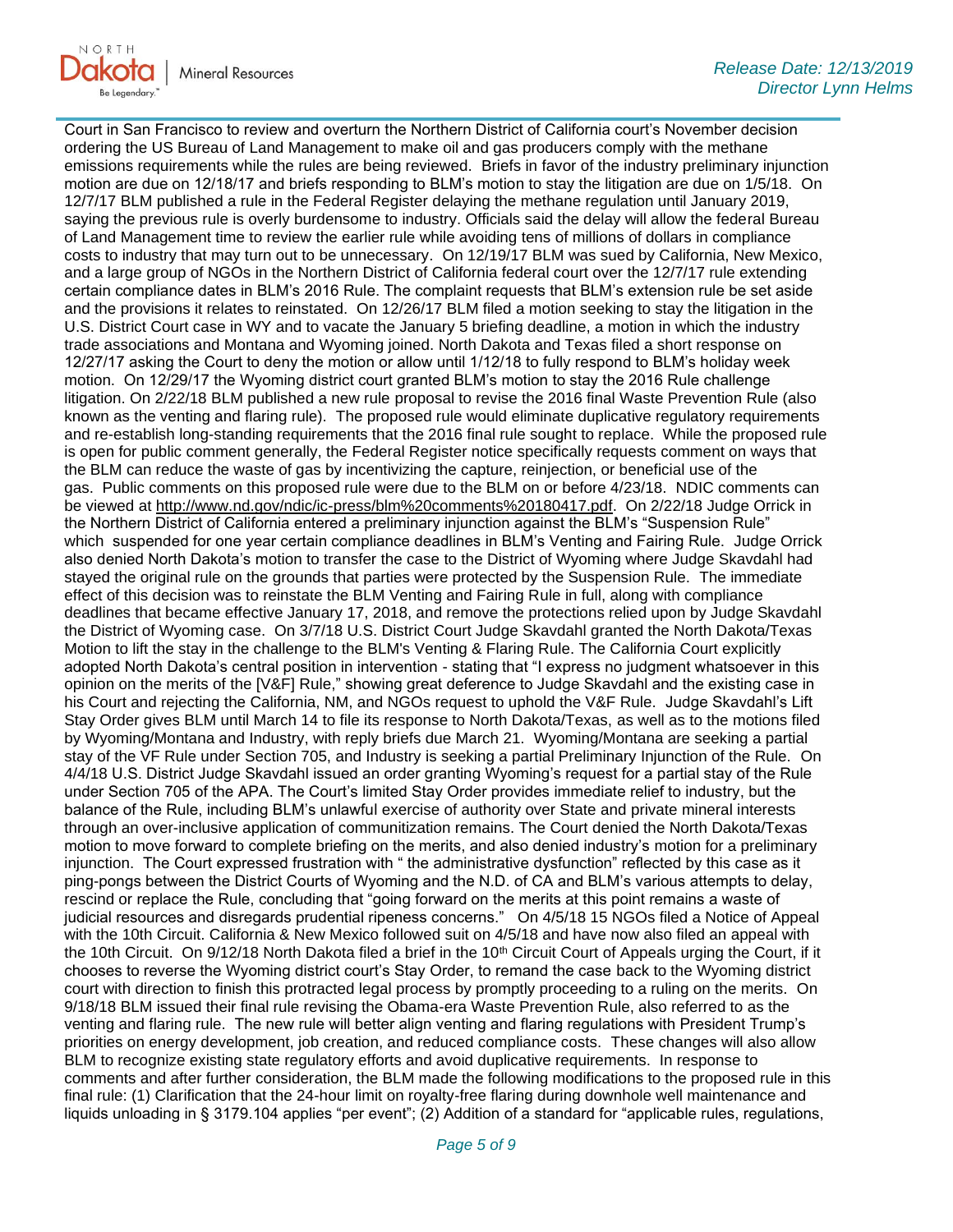

or orders" of a State regulatory agency or tribe in § 3179.201(a); and (3) Addition of a provision allowing for tribes to seek BLM approval to have tribal rules apply in place of any or all of the provisions of subpart 3179. The revised rule goes into effect on 11/27/18. On 9/28/18 a coalition of 17 conservation and tribal citizen groups filed a lawsuit challenging the decision to revise the Bureau of Land Management's Waste Prevention Rule, stating that the rule violates a number of existing federal policies. The states of New Mexico and California also filed a lawsuit challenging BLM's action. The BLM and NDIC have reached an impasse on negotiations for an agreement to implement section 3179.201, but continue to communicate regarding possible ways to resolve the disagreement.

**BLM** revised final regulations for hydraulic fracturing on federal and Indian lands were published in the CFR on 3/26/15 and they were scheduled to go into effect 6/24/15. North Dakota, Colorado, Utah, Wyoming, Western Energy Alliance, and IPAA filed for a preliminary injunction to prevent the rules going into effect until the case is settled. Following a lengthy hearing in Casper, Wyoming on 6/23/15, the court issued a stay on the rules. On 9/30/15 the court granted a preliminary injunction, preventing the rules from being enforced until litigation on the rule is final. The 10<sup>th</sup> Circuit Court of Appeals issued an order 3/10/16 denying the industry alternative motion for a stay. On 6/21/16 the court found the rule to be unlawful and ordered it set aside. The plaintiffs filed a motion with the US Court of Appeals for the Tenth Circuit to dismiss the appeal of the preliminary injunction. The Department of Justice on behalf of the BLM and the intervening environmental groups filed an appeal of the decision on the rule and oppose the motion to dismiss the appeal of the preliminary injunction. The North Dakota Response Brief to the US Court of Appeals for the Tenth Circuit was filed 9/15/16. NDIC comments on the rule can be found at [http://www.nd.gov/ndic/ic-press/BLM-comments-](http://www.nd.gov/ndic/ic-press/BLM-comments-120625.pdf)[120625.pdf](http://www.nd.gov/ndic/ic-press/BLM-comments-120625.pdf). On 3/28/17 President Trump issued an executive order which in part directs "The Secretary of the Interior shall review the following final rules, and any rules and guidance issued pursuant to them, for consistency with the policy set forth in section 1 of this order and, if appropriate, shall, as soon as practicable, suspend, revise, or rescind the guidance, or publish for notice and comment proposed rules suspending, revising, or rescinding those rules". This rule is included in the list as item (i). On 5/4/2017 BLM filed a request asking the court to hold the appeal in abeyance as it will "soon" initiate a rulemaking process to revise or rescind the 2015 Rule, that it had the authority to issue the Rule, but conceding that the Rule does not reflect BLM's current priorities or policies, as reflected in certain recent Presidential Executive Orders. After the BLM submitted its filings the 10th Circuit Court Appeals immediately directed the petitioners (including North Dakota) and the intervenors to file briefs by 6/5/17 to respond to BLM's position. Two amicus groups that submitted merits briefs (the law school professors and former DOI officials) filed supplemental amicus briefs on the questions posed by the Court following the change of Administrations. The Court's Supplemental Order authorized the filing of these additional amicus briefs. Both briefs seek to capitalize on the BLM's continued insistence that it had the authority to issue the Rule (but concede that the 2015 HF Rule does not reflect BLM's current priorities or policies as reflected in certain recent Presidential Executive Orders). The two amicus groups solicit the Court to rule on the merits of the BLM and NGO appeals and to overturn the District Court decision, actually asking the Court to issue an advisory opinion on the BLM's authority. In addition to addressing the NGO arguments, North Dakota will respond to these two briefs in the context that all three parties are asking the Court to do what it is prohibited from doing by Article III of the U.S. Constitution. North Dakota filed a response brief 6/20/17 in support of the BLM action to put the rule in abeyance and take final action vacating the rule. Oral arguments before the 10<sup>th</sup> Circuit took place 7/27/17. A recording of the oral arguments is now available on the home page of the court's website [http://www.ca10.uscourts.gov.](https://urldefense.proofpoint.com/v2/url?u=http-3A__www.ca10.uscourts.gov&d=DwMGaQ&c=2s2mvbfY0UoSKkl6_Ol9wg&r=-wqsZnBxny594KY8HeElow&m=Ul_VtJUX6iW5pvHjCcBxUWtskC0F4Dhry3sPtcEHvCw&s=laRHiLDv5w8otcQWQjpn82WMieoB2AZ-Q4M1LFQPL5s&e=) NDIC filed comments supporting BLM's rescission of the rule that can be found at [http://www.nd.gov/ndic/ic-press/dmr](http://www.nd.gov/ndic/ic-press/dmr-blm-comment17-9.pdf)[blm-comment17-9.pdf.](http://www.nd.gov/ndic/ic-press/dmr-blm-comment17-9.pdf) On 09/21/17 the 10th Circuit issued a split (2-1) decision to dismiss the appeals as prudentially unripe, vacate the district court's judgment invalidating the rule, and remand with instructions to dismiss the underlying action without prejudice. Appellees State of North Dakota, State of Colorado, State of Utah, and State of Wyoming's filed a Petition for Panel Rehearing And/Or Request for En Banc Determination on 11/03/17. On 11/06/17 the court ordered the appellants to file a response to the Petition on or before 11/20/2017. The En Banc rehearing request was denied. The  $10<sup>th</sup>$  circuit court has not yet issued its mandate ending the current round of litigation in the Wyoming District court. The Ute tribe filed a motion on 1/12/18 asking the court to dismiss the appeals as moot based on the publication of the rescission rule and leave the WY court decision to vacate the rule in place. The court ordered the DOJ and BLM to file a response by 1/22/18. On 12/29/17 BLM published a final rule rescinding the 2015 Hydraulic Fracturing rules with 2 exceptions 1) the rule does not restore language requiring pre-approval of non-routine hydraulic fracturing operations and 2) the rule does not rescind changes to 43 CFR 3160 due to other rules published between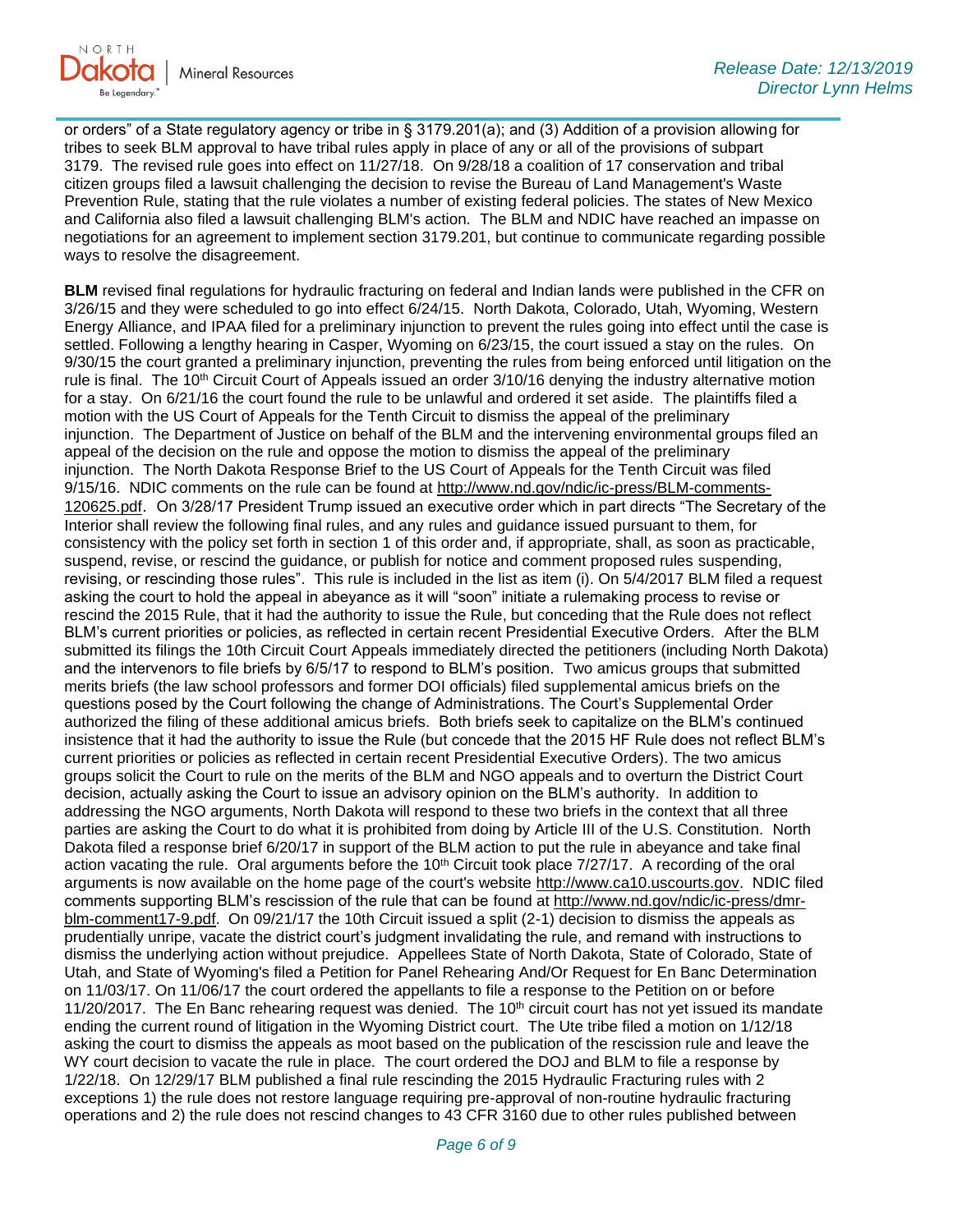

3/26/15 and 12/29/17 (electronic filing and venting & flaring rules). On 2/7/18 North Dakota filed a reply in support of its motion to dismiss the original rule appeal as moot pursuant to Federal Rule of Appellate Procedure 27(a)(4), and request that the Court should not issue the mandate, nor vacate the District Court's judgment based on two new and important developments: (1) on December 29, 2017, the Bureau of Land Management (BLM) promulgated a final rule rescinding the Hydraulic Fracturing Rule ("HF Rule"), and (2) on January 24, 2018, the Citizen Group Intervenors challenged the repeal of the HF Rule ("HF Repeal Rule") in the U.S. District Court for the Northern District of California.

**BLM** On 8/9/17 the DOI Interior board of Land Appeals stayed drilling on the Slawson Torpedo wells. The MHA Nation appealed the BLM decision to grant drilling permits because the well pad is located 600 feet from Lake Sakakawea although a 2012 tribal law requires the wells be 2,640 feet from the lake. The spacing unit for the wells contains private, federal, and state minerals while the surface location is on private land within the boundaries of the Fort Berthold Reservation. On 8/15/17 U.S. District Court Judge Daniel Hovland granted Slawson's request to continue drilling and on 8/29/17 extended the order allowing drilling to continue until another hearing on the matter is held. On 6/21/18 the Mandan, Hidatsa and Arikara Nation sued the U.S. Department of the Interior challenging a decision from the agency's Office of Hearing and Appeals that the tribe said approved drilling near a lake within the boundaries of the nation's Fort Berthold Indian Reservation. Among other things, the nation asked for "an order setting aside and vacating the director's decision and holding that the eight [applications for permit to drill] must be denied because they are within 1,000 feet of Lake Sakakawea, the source of the MHA Nation's drinking water; or in the alternative reinstituting the board's stay order and remanding the case back to the Department of the Interior for reconsideration." Slawson intervened in the case and moved to have the appeal transferred to the U.S. District Court in North Dakota. The court granted Slawson's motion and the appeal was transferred to the U.S. District Court in North Dakota, where it is currently pending.

#### **Environmental Protection Agency**

**EPA** On 08/21/2018 the U.S. Environmental Protection Agency (EPA) proposed a new rule to reduce greenhouse gas (GHG) emissions from existing coal-fired electric utility generating units and power plants across the country. This proposal, entitled the Affordable Clean Energy (ACE) Rule, establishes emission guidelines for states to use when developing plans to limit GHGs at their power plants. The ACE Rule replaced the prior administration's Clean Power Plan (CPP) and instead empowers states, promotes energy independence, and facilitates economic growth and job creation. Pursuant to President Trump's Executive Order 13873, which directed Federal agencies to review burdensome regulations, the EPA undertook a review of the CPP. Many believed the CPP exceeded EPA's authority under the Clean Air Act, which is why 27 states, 24 trade associations, 37 rural electric co-ops, and three labor unions challenged the rule. The Supreme Court issued an unprecedented stay of the rule. The proposal was published in the Federal Register on 8/31/18 and EPA will take comment on the proposal for 60 days (until 10/30/18) and will hold a public hearing. More information is available at [https://www.epa.gov/stationary-sources-air](https://www.epa.gov/stationary-sources-air-pollution/proposal-affordable-clean-energy-ace-rule)[pollution/proposal-affordable-clean-energy-ace-rule.](https://www.epa.gov/stationary-sources-air-pollution/proposal-affordable-clean-energy-ace-rule) On July 8, 2019, EPA issued the final Affordable Clean Energy rule (ACE) and repealed the Clean Power Plan. On the same day the American Lung Association and the American Public Health Association filed a challenge to the rules in the U.S. Court of Appeals for the District of Columbia. Since then, 22 states, the District of Columbia and six municipalities led by the state of New York lodged a challenge to the rules in the D.C. Circuit, followed closely by a third challenge brought by environmental groups. Numerous industry groups and power providers are seeking to intervene in the litigation in support of the ACE rule. The EPA has asked the court to expedite review of the challenges in the hope of achieving a resolution in the D.C. Circuit by summer of 2020.

**EPA** On 08/24/18 Trump administration officials at EPA announced they are phasing out the agency's enforcement focus on animal waste pollution and the oil and gas industry. Enforcement chief Susan Bodine said she wants to shift the focus away from oil and gas as a sector deserving of extra scrutiny and toward prioritizing broad environmental problems, such as air pollution.

**EPA** On 6/3/16 the final rule proposing a suite of changes to Clean Air Act permitting requirements for new and modified emissions sources in the oil and natural gas industry was published in the Federal Register. On 6/29/16 the NDIC decided to file a Petition for Review with the US Appeals Court for the District of Columbia to defend the state's sovereign jurisdiction over oil and gas regulation. Thirteen other states have joined this effort. North Dakota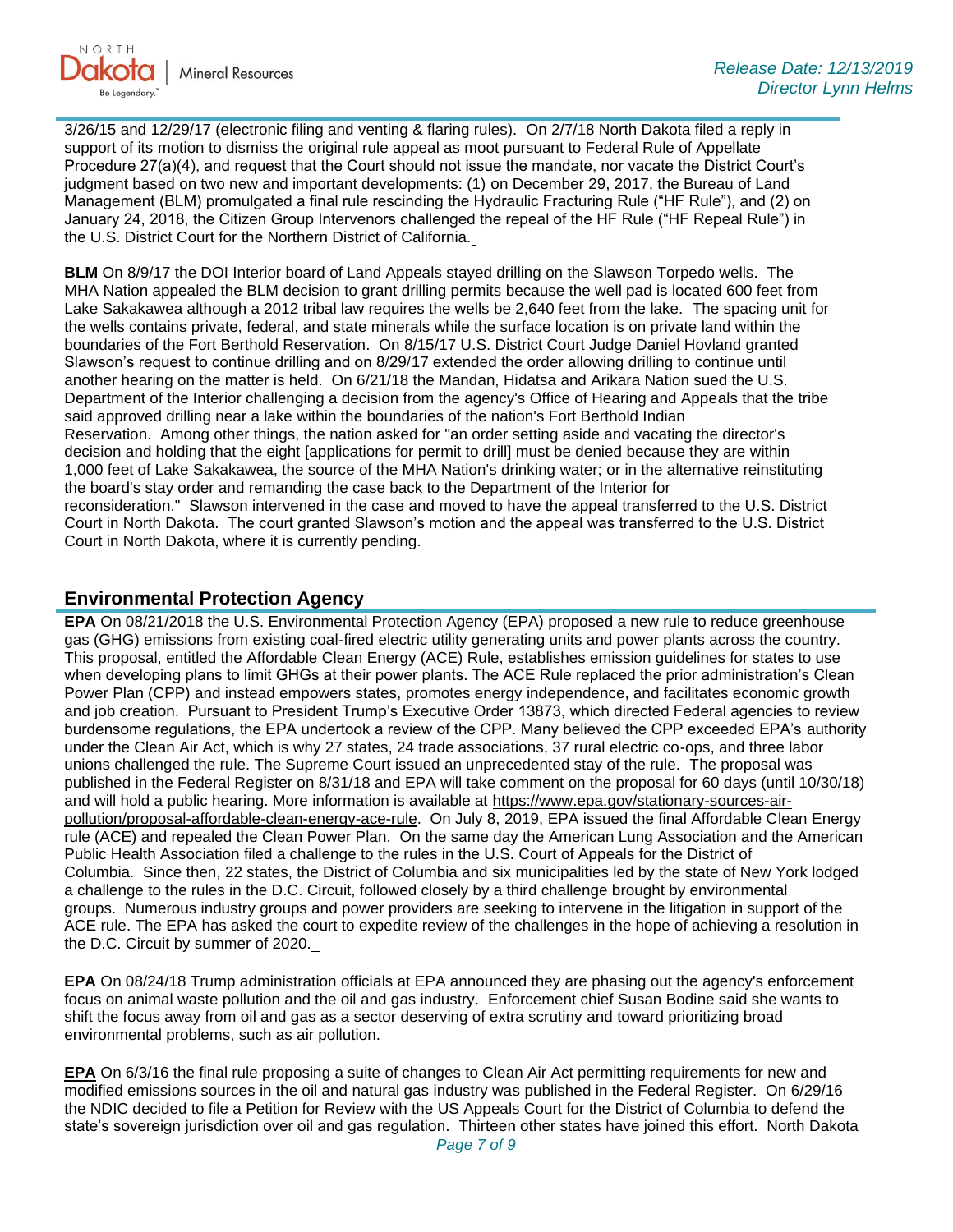declined the standard offer to explore settlement through the court's mediation program. The proposed actions and NDIC comments are as follows:

o Proposed New Source Performance Standards – Docket ID number EPA-HQ-OAR-2010-0505. NDIC comments can be found at<http://www.nd.gov/ndic/ic-press/EPA-HQ-OAR-2010-0505.pdf>

o Draft Control Techniques Guidelines – Docket ID number: EPA-HQ-OAR-2015-0216. NDIC comments can be found at<http://www.nd.gov/ndic/ic-press/EPA-HQ-OAR-2015-0216.pdf>

o Proposed Source Determination Rule – Docket ID number: EPA-HQ-OAR-2013-0685. NDIC comments can be found at<http://www.nd.gov/ndic/ic-press/EPA-HQ-OAR-2013-0685.pdf>

o Proposed Federal Implementation Plan for Implementing Minor New Source Review Permitting in Indian Country – Docket ID number: EPA-HQ-OAR-2014-0606. NDIC comments can be found at [http://www.nd.gov/ndic/ic](http://www.nd.gov/ndic/ic-press/EPA-HQ-OAR-2014-0606.pdf)[press/EPA-HQ-OAR-2014-0606.pdf](http://www.nd.gov/ndic/ic-press/EPA-HQ-OAR-2014-0606.pdf).

North Dakota et al. and EPA have filed motions to govern further proceedings and briefing schedules. On 3/28/17 President Trump issued an executive order which in part directs "The Administrator shall review the final rule entitled "Oil and Natural Gas Sector: Emission Standards for New, Reconstructed, and Modified Sources," 81 Fed. Reg. 35824 (November 3, 2016), and any rules and guidance issued pursuant to it, for consistency with the policy set forth in section 1 of this order and, if appropriate, shall, as soon as practicable, suspend, revise, or rescind the guidance, or publish for notice and comment proposed rules suspending, revising, or rescinding those rules." On 4/7/17 EPA filed a motion to hold the cases in abeyance. On 6/8/17 the NGO environmental groups challenged EPA's November 5th decision to issue a 90 day stay of the Rule's upcoming implementation dates. The NGOs argue that EPA's justifications for its stay (onerous implementation costs and excessive state administrative burdens) of the Rule were already raised and rejected by EPA during EPA's original rulemaking and that the requirements of a "judicial stay" are not met. The NGO's action is a new case, filed in the D.C. Circuit. They have also filed an emergency motion asking the Court to immediately vacate EPA's decision. On November 3 the DC Circuit court issued a 2:1 decision granting the NGO petition and vacating EPA's 90 day stay of the rule. North Dakota filed an amicus brief in support of the EPA stay. On 7/13/17 the same DC Circuit court granted an EPA motion to recall the mandate and granting 14 days for then EPA to seek reconsideration or review by the full court. API and WVA along with other states filed petitions for rehearing en banc, but on 8/10/17 the entire DC Circuit issued an order denying the API and WVa et al States petitions. EPA now proposes a 2-year stay of certain provision in the oil and gas NSPS. North Dakota filed comments on 8/9/17 in support of the proposed 2-year stay. On 11/8/17 EPA published a Federal Register notice request for supplemental comments relating to the current Administration's efforts to change course on the oil and gas sector methane regulations put in place by the Obama Administration. North Dakota did not submit additional comment to EPA because the North Dakota comments submitted on 8/9/17 correctly advocate that EPA's rationale for the two year stay also justifies outright repeal of the original Rule, so it justifies a two year stay. On 9/11/18 EPA proposed targeted improvements to the 2016 New Source Performance Standards for the oil and gas industry that streamline implementation, reduce duplicative EPA and state requirements, and significantly decrease unnecessary burdens on domestic energy producers. This oil and gas targeted improvements package is expected to save up to approximately \$484 million in regulatory costs from 2019 – 2025 or \$75 million annually. NDIC comments can be found at <http://www.nd.gov/ndic/ic-press/EPA-HQ-OAR-2017-0757.pdf>

#### **Pipeline and Hazardous Materials Safety Administration**

**PHMSA** Advance notice of proposed rulemaking (ANPRM)was announced 1/10/17. SUMMARY: PHMSA is considering revising the Hazardous Materials Regulations (HMR) to establish vapor pressure limits for unrefined petroleum-based products and potentially all Class 3 flammable liquid hazardous materials that would apply during the transportation of the products or materials by any mode. PHMSA is currently assessing the merits of a petition for rulemaking submitted by the Attorney General of the State of New York regarding vapor pressure standards for the transportation of crude oil. The petition requests that PHMSA implement a Reid Vapor Pressure (RVP) limit less than 9.0 pounds per square inch (psi) for crude oil transported by rail. This rule making could substantially interfere with NDIC oil conditioning regulations. You can read about the NDIC regulations at [https://www.dmr.nd.gov/oilgas/2014Permitting\(2\).asp.](https://www.dmr.nd.gov/oilgas/2014Permitting(2).asp) NDIC submitted comments on 3/20/17 and the comment period closed on 5/19/17. On 6/6/2018 Senator Schumer wrote urging DOE and PHMSA to propose and quickly finalize a rule establishing federal volatility standards for the shipment of crude oil by rail in the United States. The NDIC submitted a letter on 6/28/18 to proactively correct several conclusions and statements in Senator Schumer's letter about NDIC oil conditioning regulations and provide the background and a better understanding of the state's oil conditioning standards for Bakken, Three Forks, and/or Sanish crude oil prior to market transport.